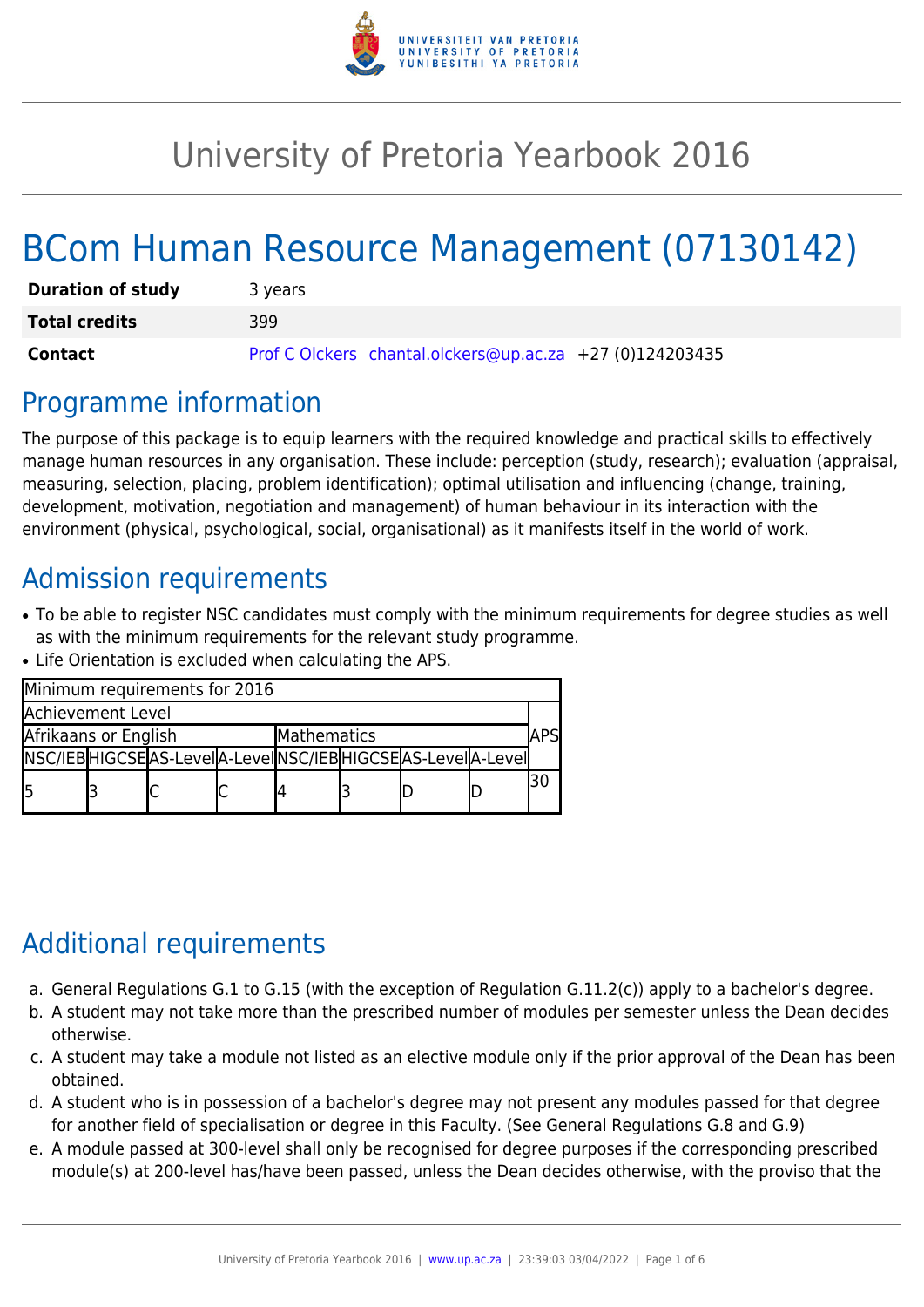

following modules which are offered at 300-level only, are also considered "major subjects": Labour law 311 (ABR 311), Labour relations 320 (ABV 320) and International business management 359 and 369 (OBS 359 and 369); only two 14-week modules, or the equivalent thereof, that are not preceded by the 100- and 200 level modules, may be taken for degree purposes. In other words, at least four 14-week modules must be taken at 300-level that are preceded by the 100- and 200-level, except for modules offered on 200- and 300 level only.

- f. A module already passed may only be repeated with the approval of the Dean.
- g. A module passed may not be taken into account for more than one degree or field of specialisation.
- h. It remains the student's responsibility to ascertain, prior to registration, whether all the modules he/she intends taking can be accommodated in the class, test and examination timetables.
- i. The Faculty of Economic and Management Sciences supports an outcomes-based education system and places a high premium on the development of specific academic competences. Class attendance in all modules and for the full duration of all programmes is therefore compulsory for all students.
- j. The Dean has the right of authorisation regarding matters not provided for in the General Regulations or the Faculty Regulations.

# Other programme-specific information

#### **Note: See the alphabetical list of modules for prerequisites of all modules.**

- FRK 122 is a terminating module. Candidates taking this module will not be able to continue with Financial accounting in the second or third year.
- OBS 310 may not be included in the same curriculum as BDO 319, 329 for degree purposes.

**Specialisation modules:** BDO 319, 329, 373, OBS 320.

#### **"Major subject"**

To be considered a "major subject" the equivalent of four 14-week modules, including two at 300-level, must be passed provided that:

- the following modules which are offered at 300-level only, are also considered "major subjects": Labour law 311 (ABR 311), Labour relations 320 (ABV 320), and International business management 359 and 369 (OBS 359 and 369);
- only two 14-week modules, or the equivalent thereof, that are not preceded by the 100- and 200-level modules, may be taken for degree purposes. In other words, at least four 14-week modules must be taken at 300-level that are preceded by the 100- and 200-level, except for modules offered on 200- and 300-level only.

### Promotion to next study year

According to General Regulation G.3 students have to comply with certain requirements as set by the Faculty Board.

- a. A student must pass at least 4 core semester or 2 core year modules to be admitted to the subsequent year of study.
- b. If a student has passed less than the required minimum of 4 core semester or 2 core year modules, he/she will not be readmitted to the Faculty of Economic and Management Sciences. Such a student may apply in writing to the Faculty's Admissions Committee to be readmitted conditionally – with the proviso that the Admissions Committee may set further conditions with regards to the student's academic progress. The Faculty's Admissions Committee may deny a student's application for readmission.
- c. If a student has been readmitted conditionally, his/her academic progress will be monitored after the first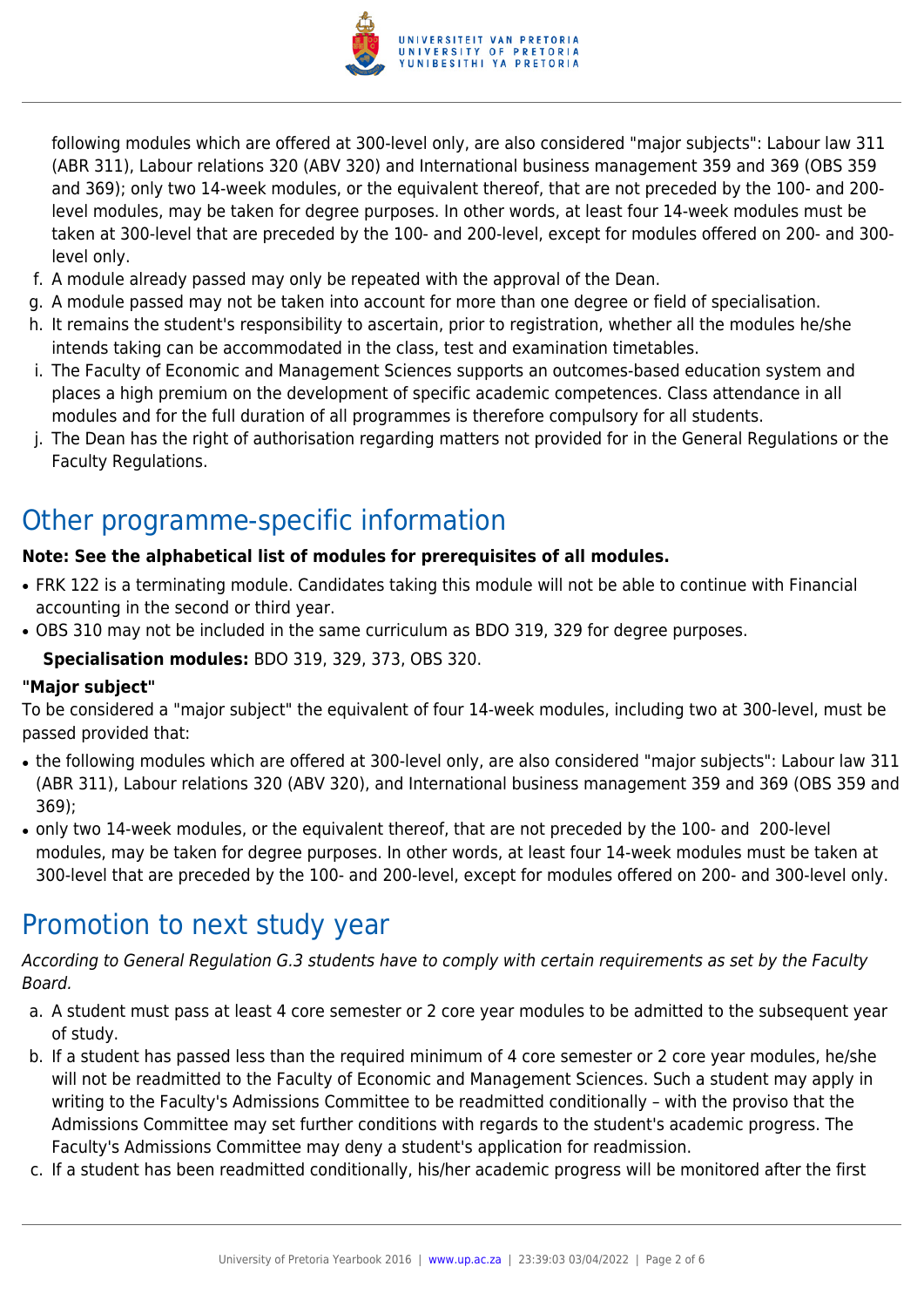

semester examinations to determine whether he/she has complied with the requirements set by the Admissions Committee. If not, his/her studies will be suspended.

- d. A student whose studies have been suspended because of his/her poor academic performance has the right to appeal against the decision of the Faculty's Admissions Committee.
- e. A student may be refused promotion to a subsequent year of study if the prescribed tuition fees are not paid.
- f. A student may be refused admission to the examination, or promotion to a subsequent year of study or promotion in a module (if applicable) if he/ she fails to fulfil the attendance requirements. Class attendance in all modules and for the full duration of all programmes is compulsory for all students.

## Pass with distinction

- a. A degree may be awarded with distinction provided the candidate meets the following criteria:
- i. Completes the degree within three years;
- ii. Obtains a Cumulative Grade Point Average CGPA) of 75%;
- iii. Repeated passed modules will not be considered. The initial pass mark of module will be used when calculating the GPA.
- b. Transferees from other faculties and from other universities who still complete their bachelor degrees (including credits transferred and recognised from the degrees they registered for originally) within three years will be considered as exceptional cases by the Dean.
- c. The GPA will be not be rounded up to a whole number.
- d. Exceptional cases will be considered by the Dean.

# General information

#### **Minimum requirements for bachelor's degrees; semester and year modules; new regulations**

- 1. Students who commenced their studies before 2015 must complete the programme in terms of the curriculum of the year in which they commenced their studies, or in terms of the curriculum of the year in which they switched to their current field of specialisation. Students who prefer to do so may, however, apply to change over to the latest curriculum, but then they should comply with all the requirements thereof and they may not revert to the regulations of an earlier year.
- 2. Students who are registering for a degree programme for the first time in 2015 must take the modules indicated under the particular field of specialisation.

**Please note**: Only two 14-week modules, or the equivalent thereof, that are not preceded by the 100- and 200 level modules, may be taken for degree purposes. In other words, at least four 14-week modules must be taken at 300-level that are preceded by the 100- and 200-level, except for modules offered on 200- and 300-level only. It is thus the responsibility of students to ensure before registration, that their curricula comply with all the requirements of the applicable regulations.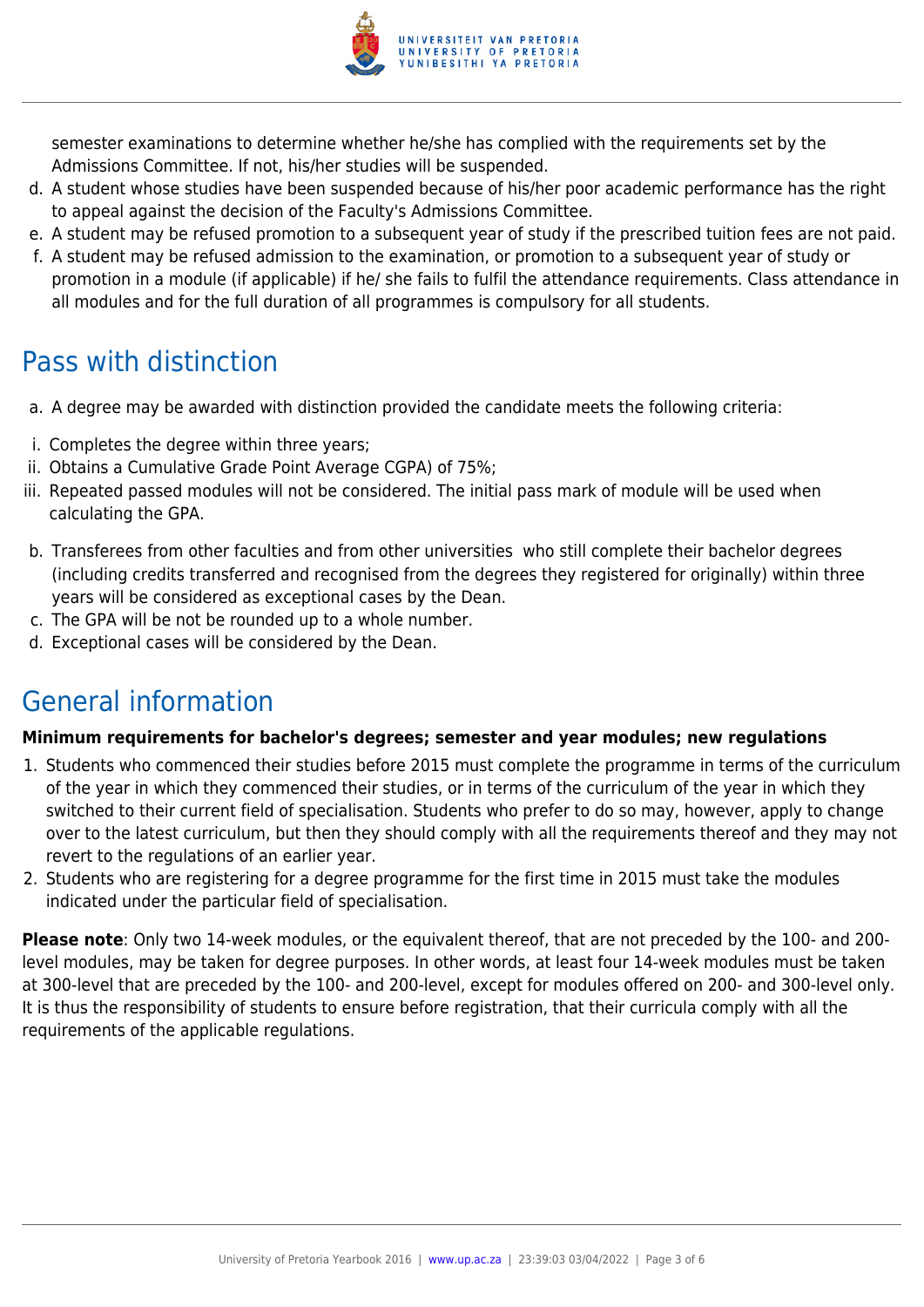

### Curriculum: Year 1

#### **Minimum credits: 125**

#### **Fundamental modules**

[Academic information management 101](https://www.up.ac.za/faculty-of-education/yearbooks/2016/modules/view/AIM 101) (AIM 101) - Credits: 6.00 [Academic literacy for Economic and Management Sciences 124](https://www.up.ac.za/faculty-of-education/yearbooks/2016/modules/view/ALL 124) (ALL 124) - Credits: 6.00 [Academic orientation 107](https://www.up.ac.za/faculty-of-education/yearbooks/2016/modules/view/UPO 107) (UPO 107) - Credits: 0.00

#### **Core modules**

[Industrial and organisational psychology 110](https://www.up.ac.za/faculty-of-education/yearbooks/2016/modules/view/BDO 110) (BDO 110) - Credits: 10.00 [Industrial and organisational psychology 120](https://www.up.ac.za/faculty-of-education/yearbooks/2016/modules/view/BDO 120) (BDO 120) - Credits: 10.00 [Economics 110](https://www.up.ac.za/faculty-of-education/yearbooks/2016/modules/view/EKN 110) (EKN 110) - Credits: 10.00 [Economics 120](https://www.up.ac.za/faculty-of-education/yearbooks/2016/modules/view/EKN 120) (EKN 120) - Credits: 10.00 [Financial accounting 111](https://www.up.ac.za/faculty-of-education/yearbooks/2016/modules/view/FRK 111) (FRK 111) - Credits: 10.00 [Communication management 182](https://www.up.ac.za/faculty-of-education/yearbooks/2016/modules/view/KOB 182) (KOB 182) - Credits: 5.00 [Business management 114](https://www.up.ac.za/faculty-of-education/yearbooks/2016/modules/view/OBS 114) (OBS 114) - Credits: 10.00 [Business management 124](https://www.up.ac.za/faculty-of-education/yearbooks/2016/modules/view/OBS 124) (OBS 124) - Credits: 10.00 [Statistics 110](https://www.up.ac.za/faculty-of-education/yearbooks/2016/modules/view/STK 110) (STK 110) - Credits: 13.00 [Statistics 113](https://www.up.ac.za/faculty-of-education/yearbooks/2016/modules/view/STK 113) (STK 113) - Credits: 11.00 [Statistics 120](https://www.up.ac.za/faculty-of-education/yearbooks/2016/modules/view/STK 120) (STK 120) - Credits: 13.00 [Statistics 123](https://www.up.ac.za/faculty-of-education/yearbooks/2016/modules/view/STK 123) (STK 123) - Credits: 12.00 [Financial accounting 122](https://www.up.ac.za/faculty-of-education/yearbooks/2016/modules/view/FRK 122) (FRK 122) - Credits: 12.00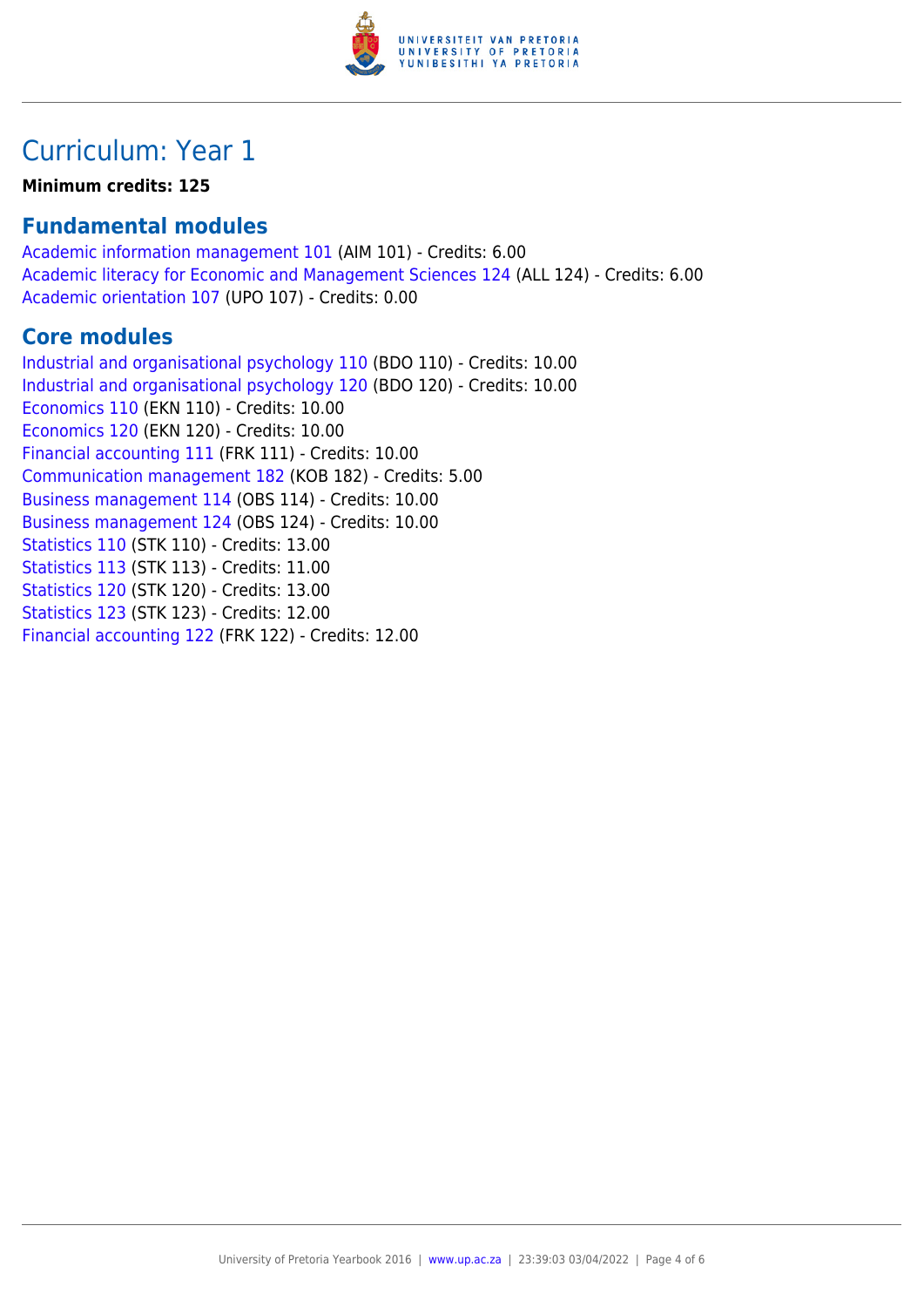

### Curriculum: Year 2

**Minimum credits: 146**

#### **Fundamental modules**

[Introduction to moral and political philosophy 251](https://www.up.ac.za/faculty-of-education/yearbooks/2016/modules/view/FIL 251) (FIL 251) - Credits: 10.00

#### **Core modules**

[Industrial and organisational psychology 219](https://www.up.ac.za/faculty-of-education/yearbooks/2016/modules/view/BDO 219) (BDO 219) - Credits: 16.00 [Industrial and organisational psychology 229](https://www.up.ac.za/faculty-of-education/yearbooks/2016/modules/view/BDO 229) (BDO 229) - Credits: 16.00 [Industrial and organisational psychology 271](https://www.up.ac.za/faculty-of-education/yearbooks/2016/modules/view/BDO 271) (BDO 271) - Credits: 8.00 [Industrial and organisational psychology 272](https://www.up.ac.za/faculty-of-education/yearbooks/2016/modules/view/BDO 272) (BDO 272) - Credits: 12.00 [Business law 210](https://www.up.ac.za/faculty-of-education/yearbooks/2016/modules/view/BER 210) (BER 210) - Credits: 16.00 [Business law 220](https://www.up.ac.za/faculty-of-education/yearbooks/2016/modules/view/BER 220) (BER 220) - Credits: 16.00 [Business management 210](https://www.up.ac.za/faculty-of-education/yearbooks/2016/modules/view/OBS 210) (OBS 210) - Credits: 16.00 [Business management 220](https://www.up.ac.za/faculty-of-education/yearbooks/2016/modules/view/OBS 220) (OBS 220) - Credits: 16.00 [Social research: Introductory methodology 210](https://www.up.ac.za/faculty-of-education/yearbooks/2016/modules/view/RES 210) (RES 210) - Credits: 20.00